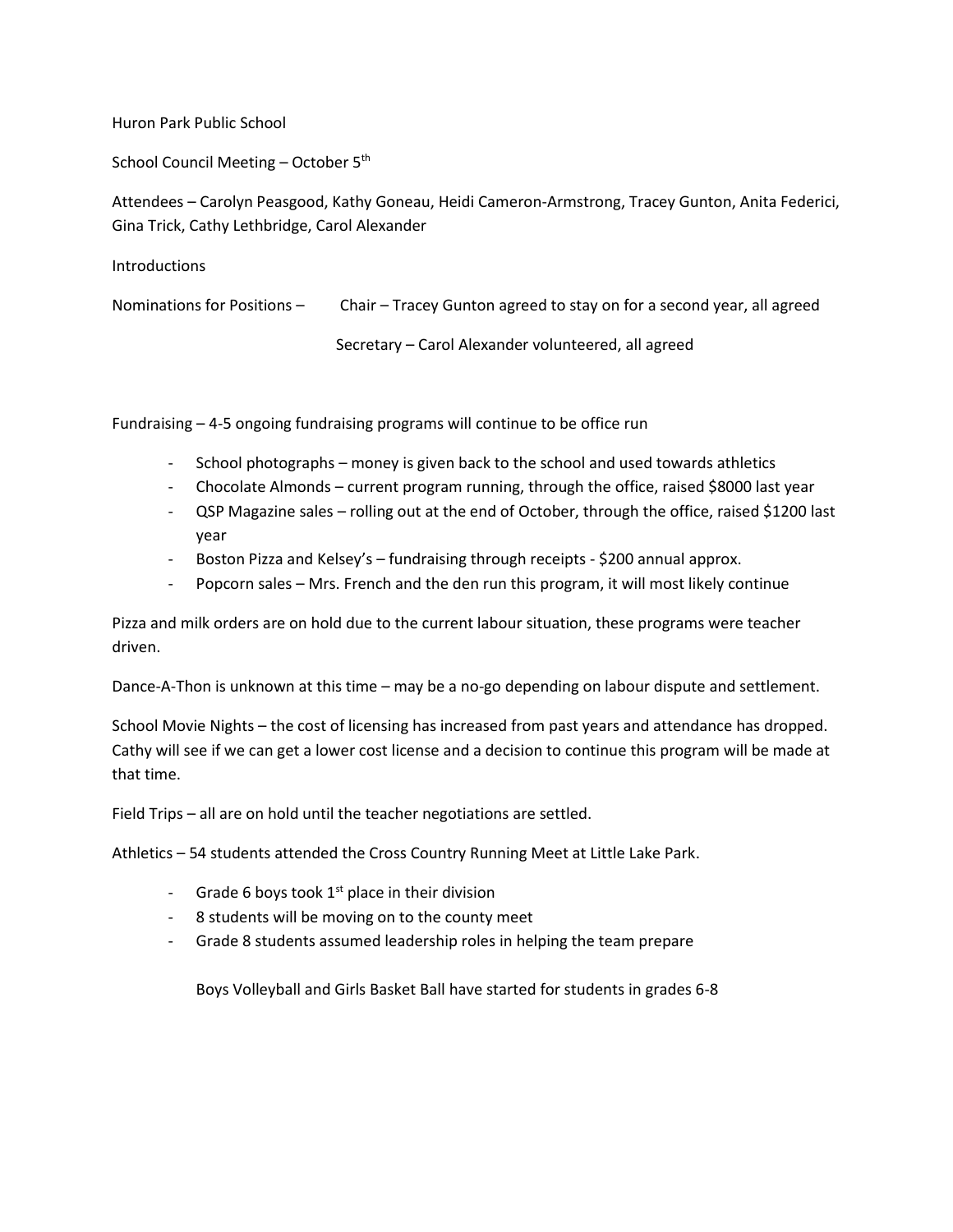Social Media – Huron Park has a very good presence in the social media – Facebook, Twitter, and Website

> Due to labour situation, teachers are not tweeting updates (tests, homework, etc.) but are able to tweet about athletics.

¾ of staff have Twitter, school website features a live twitter feed along the sidebar.

New school website to follow county format, meant to load better on mobile devices. If you have any feedback regarding the website or its performance, contact the office.

Discussion regarding re-implementing the email system for those parents who aren't following on social media, will sent a direct link to pertinent information in an email.

School Council -Annual report to be done by Tracey, minutes to be sent to Cathy to be uploaded to the school website.

> Annual school administration profile, to be completed by School Council, will remain the same as last year.

> Council core group seems to be shrinking – Kathy G will go over the volunteer lists from the 2014 Open House, and a notice will be added to the website that we are seeking volunteers and more parental involvement

> Head lice checks – policy has changed in the last 2 years, it's up to the School Council to decide if we want to hold a whole school head check blitz. Students will only be sent home if live lice are found, there is no longer a "Nit Free" policy. Council decided if the office is seeing an increase in cases, then we will run a school wide blitz.

Family Fun Night – February – Carol suggested we try to get this project running again, perhaps set up a sub-committee to plan and implement. Cathy will check the school calendar to see which evenings the school is available/pre-booked to host this.

Carol & Kathy to look into setting up a basket/penny draw for November or December. Will have to investigate the lottery licensing, our current lottery account is empty. Funds raised will go towards 3 different aspects – technology, investing back into student body (awards for student of the month, HP Hornet gear) and self-regulation bikes. Info about bikes – silent, students can ride during class but not interrupt learning, costs - \$900 for large, \$650 for small. School goal is to have a bike in every classroom.

Christmas Craft Night – to be held Dec  $6<sup>th</sup>$ , depending on the work situation. Run by teachers.

Christmas Shop – still going as scheduled – donated items, run by leadership kids for primary classes.

Technology – the board has sent 5 more iPads to the school.